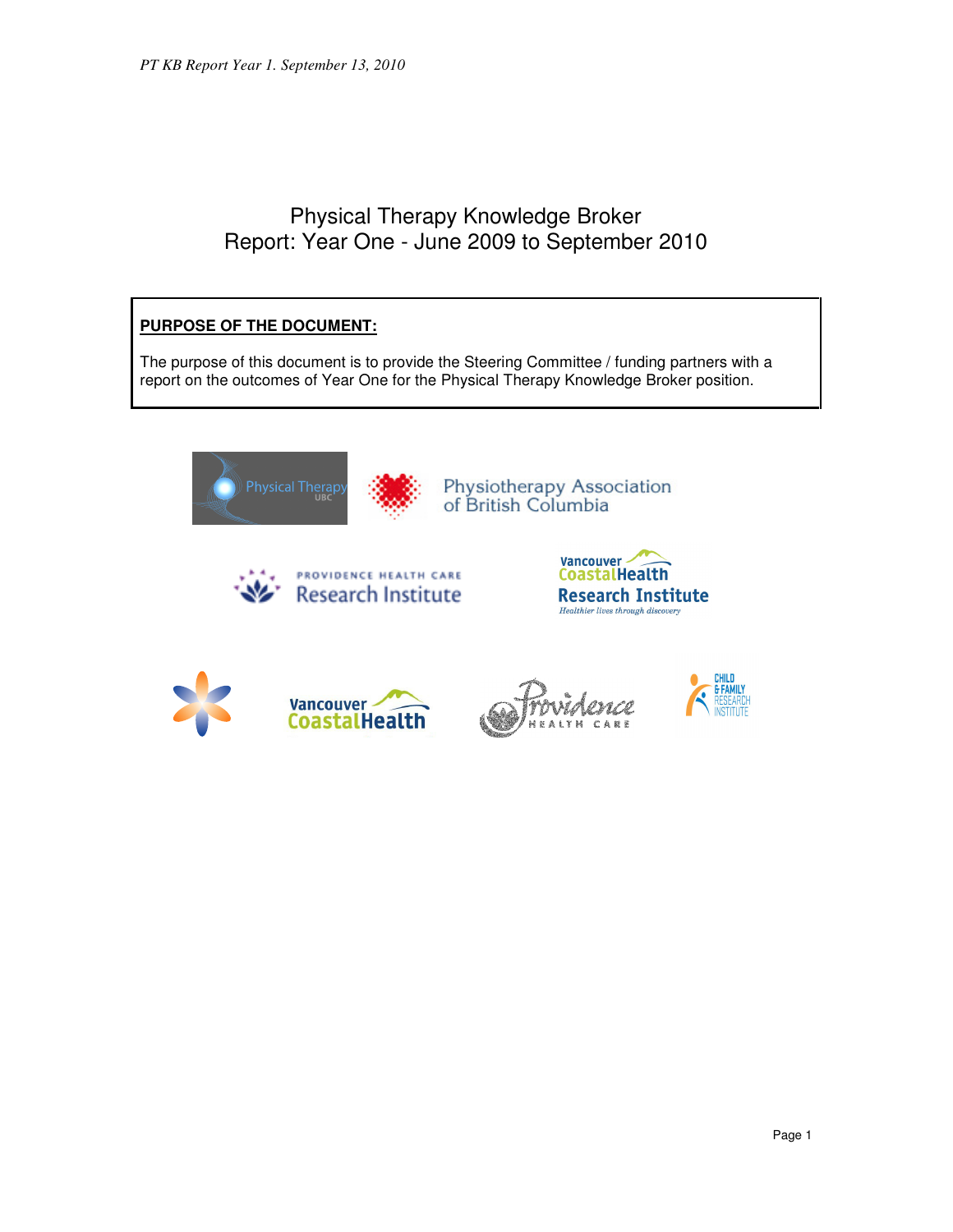| <b>Physical Therapy Knowledge Broker</b><br><b>Report Year One</b> | <b>Submitted by: Alison M Hoens</b> |
|--------------------------------------------------------------------|-------------------------------------|
| Date: September 13, 2010                                           | <b>Version Number: 2</b>            |

### **1. PROGRESS ON GOALS & DELIVERABLES**

### **Goal 1: Establish a web presence for the PT knowledge brokering initiative**

• **Develop and maintain a web page for KT within the UBC Department of Physical Therapy and PABC websites with links to funding partners. The page will host documentation from projects associated with the PT KB role, KT resources for clinicians /decision-makers / researchers, and links to other pertinent KT sites.**

The PT KB will develop the webpage by Sept 2009 and maintain the web page for the duration of the appointment. The funding partners will provide access to the required resources (eg. technical assistance and training in web management).

### **Year end report**

- Both UBC and PABC websites house KB web pages (established Aug 09). Content includes: background information on the KB role, regular updates on the respective KB projects, the research collaboration registry and an inventory of KT links and evidence-based practice resources. Notification of updates to content on the web pages is provided by e-blasts from the PABC CEO and newsletters from both the UBC Dept of PT and PABC.

- Utilization rates: For the PABC website Google Analytics recorded 1, 197 hits from January1, 2010 to Sept 9<sup>th</sup> 2010 (an average hit rate of ~ 133 hits/month which was increased from an average of 61 hits/month from Sept 1 to Dec 8 2009). Thus, there is a notable increase in traffic to these web pages. In contrast, Google Analytics reveals that the access to the PT KB webpage & its child pages on the UBC Dept of PT website has been extremely limited (9 hits between January 1 2010 and September 9 2010).

### **Next steps**

- Continue to update webpages with progress reports on KB projects.

- Continue to develop evidence-based practice resources and post on websites. Focus on appraisal & application of research findings.

- Promote webpage content, especially that of UBC Dept of PT website, through public practice distribution email list, UBC newsletter, PABC newsletters and PABC e-blasts.

- Explore setting up links from VCHRI and PHCRI websites.

### **Goal 2: Facilitate PT clinician / researcher partnerships in BC**

- Identify PT clinicians and researchers for potential clinician / researcher partnerships
- Link PT clinicians and researchers for integrated KT and end-of-grant KT collaboration opportunities

The PTKB will develop (by Oct 2009) and maintain a directory of clinicians and researchers with interest and capacity for partnerships and link members for potential collaborations. The funding partners will assist in circulating the call for directory membership and communicating with the PT KB all potential projects for collaboration.

### **Year end report**

- Developed on-line research collaboration registry (May 2010). Approximately 100 PTs across BC registered themselves as researchers, decision-makers and/or clinicians in various practice areas (eg. orthopaedics,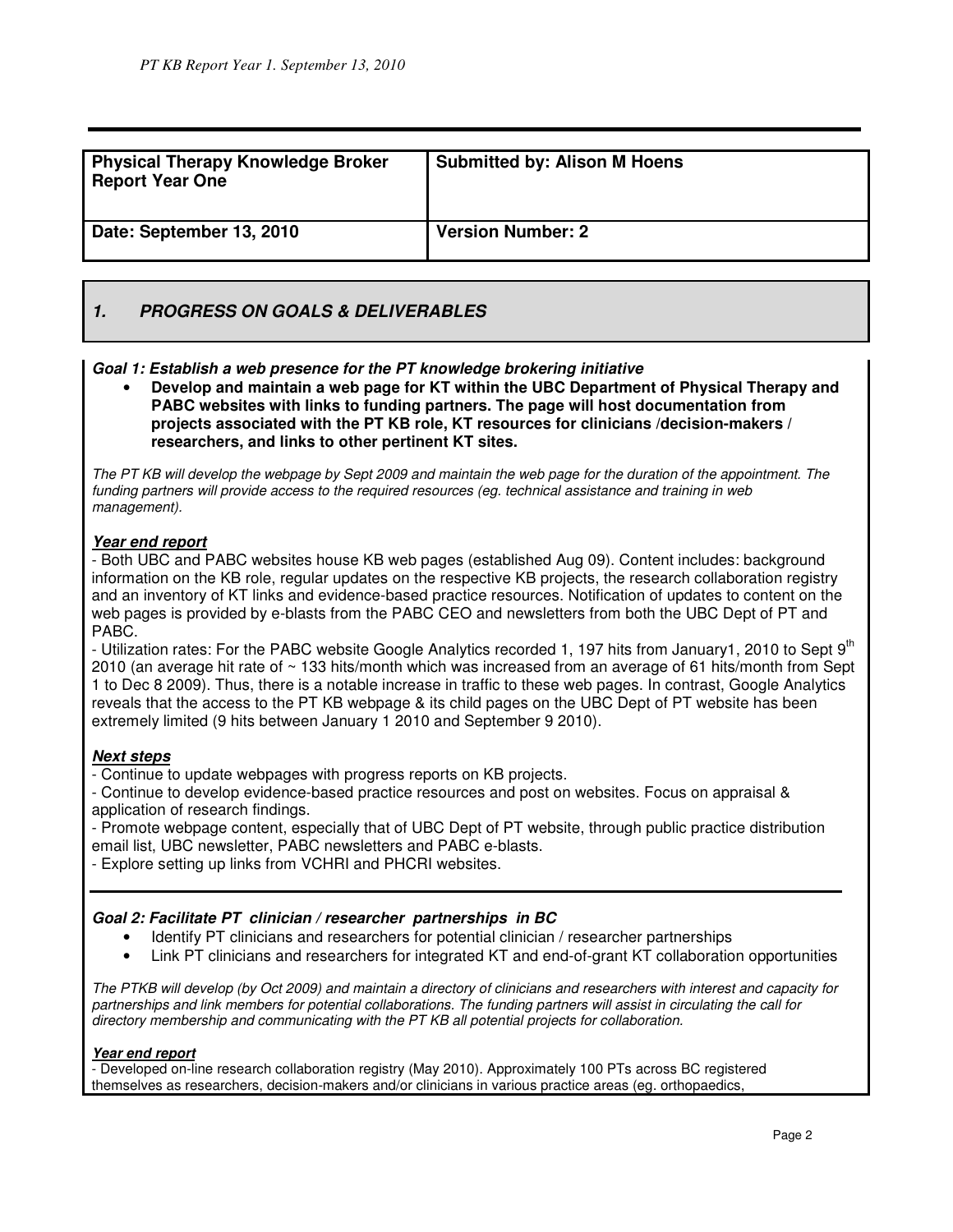cardiorespiratory). The registry is posted on UBC & PABC websites. The registry will be used as a resource to facilitate research partnerships. Of note, as of Sept 9, 2010 Google Analytics recorded 76 hits for the registry. - Facilitated partnerships of researchers, decision-makers and clinicians for specific projects (see specific KB projects and grant activity sections for details).

### **Next steps**

- Update registry annually.

- Continue to work with UBC Dept of PT faculty, VCHRI, PHCRI, PABC and Practice Leaders in Health Authorities to identify opportunities for clinician & decision-maker collaborators.

#### **Goal 3: Enhance access to evidence-based learning resources and knowledge products for PTs in BC**

- Identify existing and develop new learning resources and on-line guides to assist clinicians in acquiring, appraising, synthesizing and applying knowledge into practice
- Provide on-line access to the learning resources, guides and other knowledge products

### **Year end report**

- Performed a review of existing on-line resources (July-Aug 09) and created an inventory (Nov 09) of those which are most useful. Worked with UBC and PABC librarians to select and/or synthesize preferred resources.

- Provided first Journal Club via webinar for PABC members on how to appraise the quality of a quantitative journal article. Pre and post journal club evaluations demonstrated the following improvements:

|                                    | Pre-test | Post-test |
|------------------------------------|----------|-----------|
| Very confident in ability to       | $0\%$    | 44.4%     |
| assess the quality of an article   |          |           |
| Not at all confident in ability to | 35.5%    | 0%        |
| assess the quality of an article   |          |           |
| Agree or strongly agree that       | 29.4%    | 70.6%     |
| able to determine whether the      |          |           |
| literature review was adequate     |          |           |
| Agree or strongly agree that       | 29.4%    | 71.8%     |
| able to determine whether the      |          |           |
| methodology was adequate           |          |           |
| Agree or strongly agree that       | 11.8%    | 50%       |
| able to interpret the statistical  |          |           |
| findings                           |          |           |
| Agree or strongly agree that       | 52.9%    | 77.8%     |
| able to determine whether the      |          |           |
| findings should be applied to      |          |           |
| my patient population              |          |           |

### **Next steps**

- Post links and synthesis comparing advantages and disadvantages of resources.

- Explore videoconferencing with FOM and/or webinars with PABC to demonstrate how to use these resources.

### **Goal 4: Identify and facilitate a KT initiative for each of the funding partners**

- Identify and facilitate an achievable project that is relevant for PT practice for each funding partner
- Ensure representation from all relevant funding partners for each KT initiative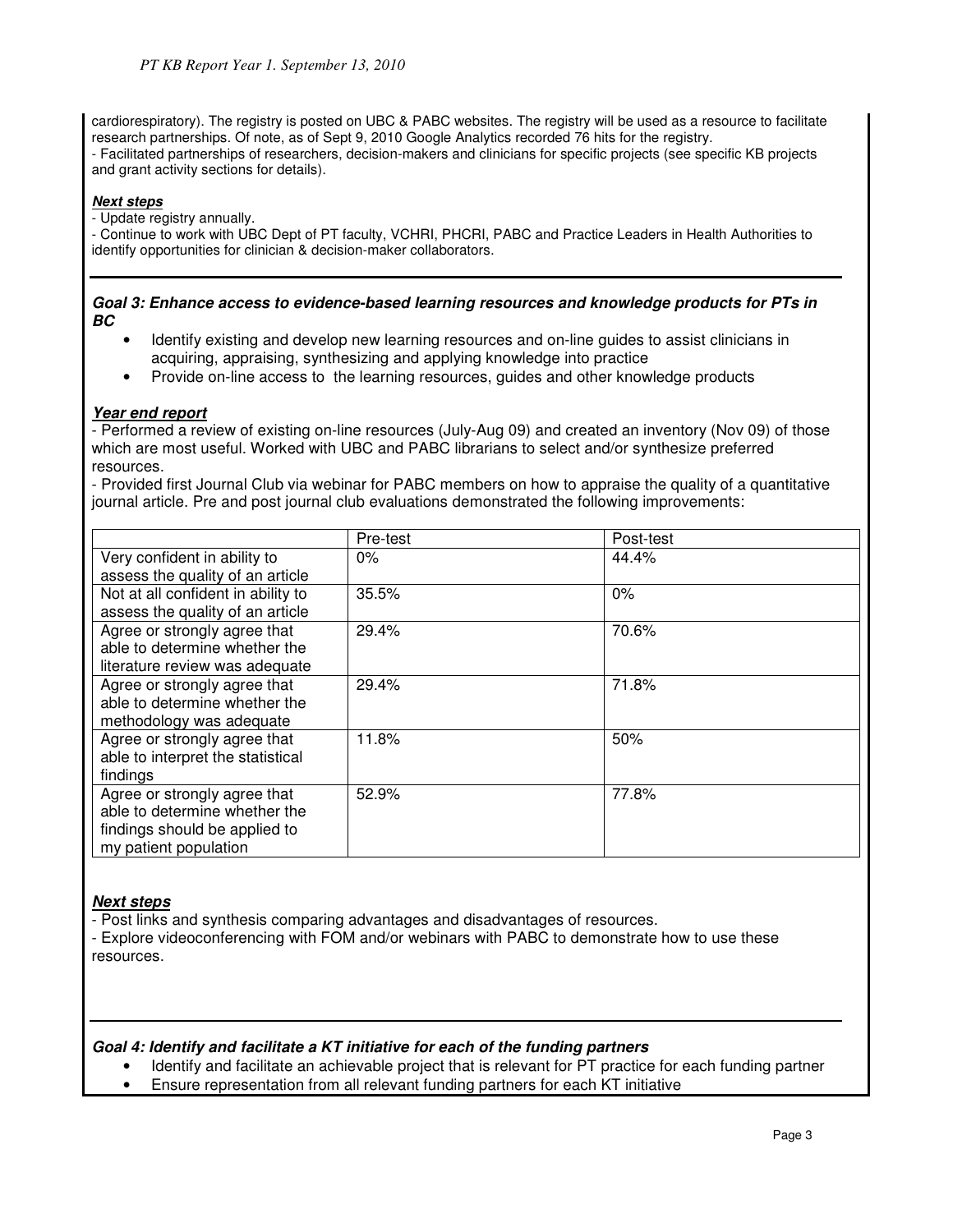• Ensure that the selected projects are congruent with the CIHR framework for knowledge translation

The PT KB will facilitate the collaboration between partners for development of resources/tools, implementation of resources/tools and the evaluation of the effectiveness of the interventions. The funding partners will ensure that there is assistance with resources (personnel, meeting rooms, technical support) and provide input on draft documentation.

### **Year end report**

| Project &<br><b>Partners</b>                                                                   | <b>Current status</b>                                                                                                                                                                                                                                                                                                                                                                                                                                                                     | <b>Next steps</b>                                                                                                                                                                                                |  |
|------------------------------------------------------------------------------------------------|-------------------------------------------------------------------------------------------------------------------------------------------------------------------------------------------------------------------------------------------------------------------------------------------------------------------------------------------------------------------------------------------------------------------------------------------------------------------------------------------|------------------------------------------------------------------------------------------------------------------------------------------------------------------------------------------------------------------|--|
| <b>Total joint</b><br>arthroplasty:<br><b>Enhancing</b><br>utilization of                      | - Established scope and responsibilities<br>for each of 4 synergistic & unique sub<br>projects.                                                                                                                                                                                                                                                                                                                                                                                           |                                                                                                                                                                                                                  |  |
| outcome<br>measurement<br>(TJAOM)<br>- Partners: UBC<br>Dept of PT,<br>PABC, RAMP,<br>VCH, PHC | <b>Objectives</b><br>(1) To establish a baseline of current<br>utilization of outcome measurement (OM) in<br>TJA care<br>(2) To document clinician identified barriers<br>and solutions to use of OM in TJA care<br>(3) To develop learning resources and tools<br>necessary to facilitate use of OM in TJA<br>care<br>(4) To disseminate, implement, and evaluate                                                                                                                        |                                                                                                                                                                                                                  |  |
|                                                                                                | the uptake of the learning resources and<br>tools using the information from objectives<br>#1 and #2 in conjunction with evidence from<br>implementation science                                                                                                                                                                                                                                                                                                                          |                                                                                                                                                                                                                  |  |
|                                                                                                | <b>Progress</b><br><b>Objective 1 Baseline</b><br>- Provincial Rehab Advisory Group:<br>Enriched membership to include<br>representation across the continuum of<br>care and spectrum from research to<br>practice; RAMP supporting process;<br>ethics approval granted without changes;<br>survey distributed via CPTBC; MPT<br>students involved in data entry &<br>analysis. Aim is to determine which and<br>how outcome measures are reported by<br>PTs as currently being utilized. | <b>Objective 1 Baseline</b><br>- Complete data collection &<br>analysis. Publish survey<br>findings and incorporate<br>findings into KT<br>implementation plan including<br>development of learning<br>resources |  |
|                                                                                                | - Vancouver Coastal Health Research<br>Institute (VCHRI) Program Evaluation<br>Course (PEC): recruited team,<br>representing continuum of care and<br>clinical/administrative perspectives to<br>attend VCHRI PEC; supported team<br>through development of project. Project<br>completed. Results documented and<br>presented at CPA Congress. Aim was to<br>determine what PTs document regarding<br>use of OM in TJA.                                                                  | - Incorporate findings into KT<br>implementation plan including<br>development of learning<br>resources.                                                                                                         |  |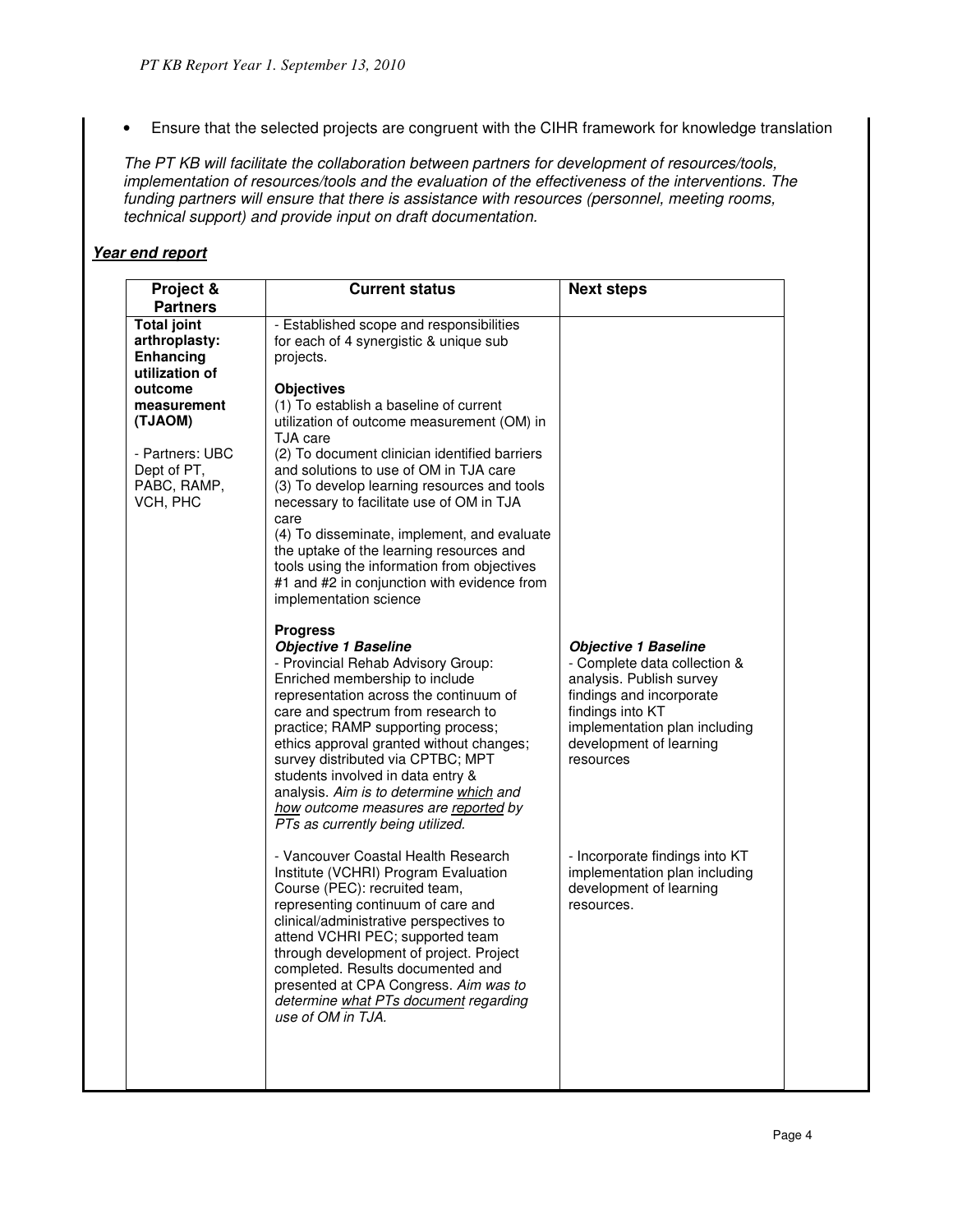|                                                                                                                                                                                                                    | Objective 2 Identification of barriers &<br>solutions<br>- Identification of clinician-acknowledged<br>barriers and solutions to use of OM in<br>TJA (MSc project). Provided guidance &<br>assistance. In final stages of write-up.<br>Aim was to determine why outcome<br>measurement is or is not being used to<br>inform practice.<br>*Key focus was on liaising with members<br>of each of the 3 sub projects to ensure<br>that there was unique and<br>complementary contribution to the overall<br>project. | Objective 2 Identification of<br>barriers & solutions<br>- Incorporate findings into KT<br>implementation plan including<br>development of learning<br>resources.                                                                                               |
|--------------------------------------------------------------------------------------------------------------------------------------------------------------------------------------------------------------------|-------------------------------------------------------------------------------------------------------------------------------------------------------------------------------------------------------------------------------------------------------------------------------------------------------------------------------------------------------------------------------------------------------------------------------------------------------------------------------------------------------------------|-----------------------------------------------------------------------------------------------------------------------------------------------------------------------------------------------------------------------------------------------------------------|
|                                                                                                                                                                                                                    | <b>Objective 3 Development of learning</b><br>resources & tools<br>- This objective requires information<br>collected from activities undertaken in<br>pursuit of objectives 1&2 and thus<br>activities directly associated with this<br>objective have not yet been undertaken.                                                                                                                                                                                                                                  | <b>Objective 3 Development of</b><br>learning resources & tools<br>- Incorporate findings of<br>objectives 1&2.                                                                                                                                                 |
|                                                                                                                                                                                                                    | Objective 4 Disseminate and<br>implement and evaluate uptake of<br>learning resources & tools<br>- This objective requires information<br>collected from activities undertaken in<br>pursuit of objectives 1, 2 &3 and thus<br>activities directly associated with this<br>objective have not yet been undertaken.                                                                                                                                                                                                | <b>Objective 4 Disseminate</b><br>and implement and<br>evaluate uptake of learning<br>resources & tools<br>- Incorporate findings of<br>objectives 1,2&3 into<br>implementation plan and<br>develop evaluation plan<br>(working with partner<br>organizations). |
| Enhancing<br>physiotherapy<br>best practice<br>in issues of<br>skin & wound<br>care<br>- Partners:<br>PABC, VCH,<br>PHC, PT Skin &<br><b>Wound Care</b><br>Committee.<br>Interdisciplinary<br>Skin & Wound<br>Care | <b>Objectives</b><br>(1) To increase the awareness of BC<br>PTs regarding the role of PTs in the<br>prevention, assessment & management<br>of skin & wound care issues.<br>(2) To increase the number of BC PTs<br>who undertake a basic risk assessment<br>and utilize basic interventions for<br>prevention & management of skin &<br>wound care issues.<br>(3) To provide information to BC PTs on<br>where to find guidance on and training in<br>advanced assessment and intervention<br>techniques.         |                                                                                                                                                                                                                                                                 |
| Committee;<br>UBC Dept of<br>Occupational<br>Science &<br>Occupational<br>Therapy                                                                                                                                  | <b>Progress</b><br>- In order to inform the activities to<br>address the above objectives, it was<br>necessary to establish a baseline of<br>current awareness of this issue and<br>practice patterns. Accordingly, a survey,<br>was undertaken in Nov/Dec 09. Results<br>were disseminated and informed the<br>following completed tasks:<br>- Development & mail out of 'awareness'<br>targeted message ("PTs & skin - We've                                                                                    |                                                                                                                                                                                                                                                                 |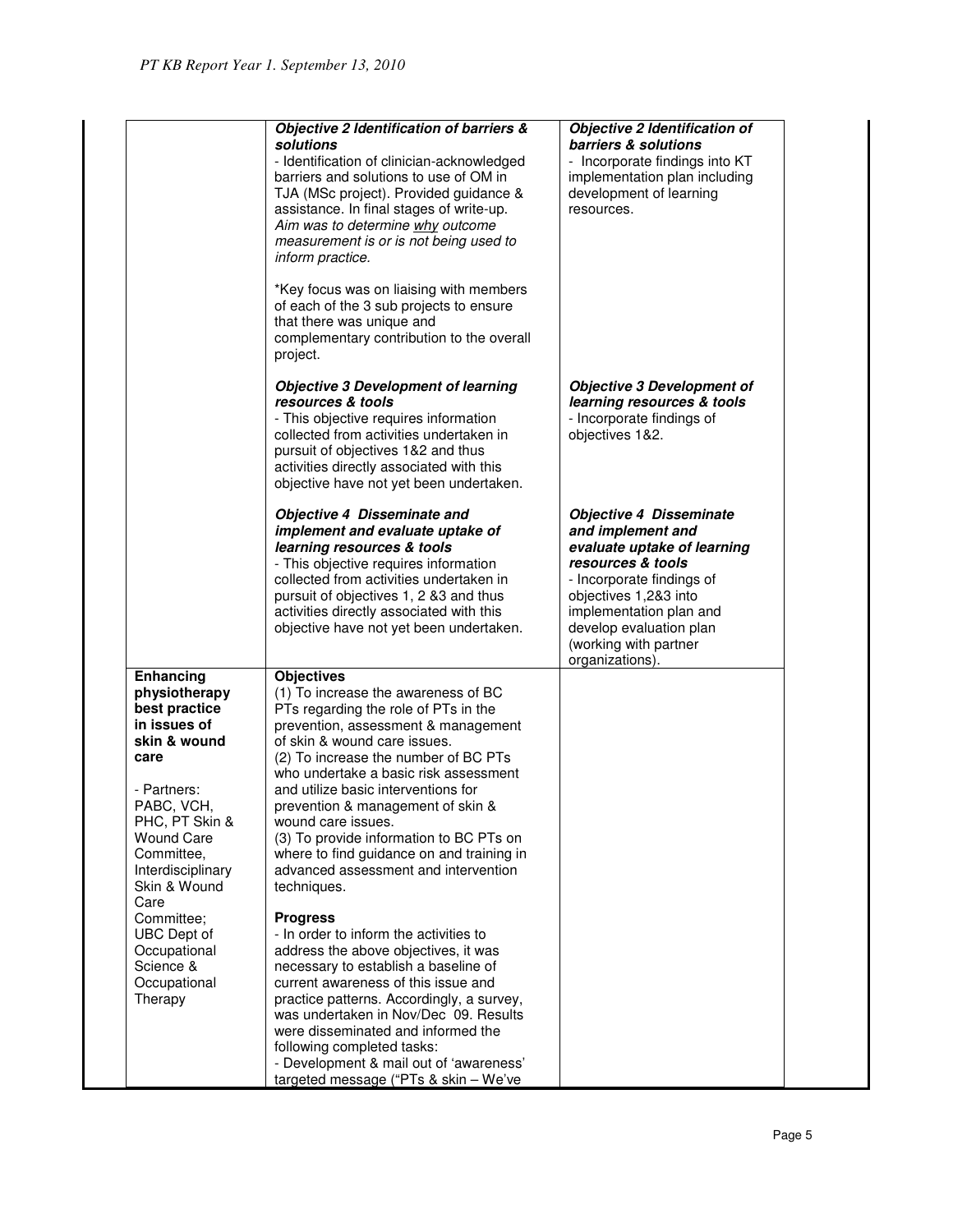|                                                                                                                                                                      | got you covered") on sticky notes<br>distributed to all PABC members<br>- Development of an inventory of learning<br>resources for advanced practice (housed<br>on PABC website).<br>- Workshops scheduled for Oct/Nov to<br>teach theory & practical application of<br>Ultrasound & Electrical stimulation for<br>wound healing<br>- Ongoing PT KB representation on the<br>Interdisciplinary VCH/PHC Skin &<br>Wound Committees and the BC PT Skin<br>& Wound Knowledge Translation<br>Committee.                                                                                                                                                                                                                                                                                                                                                                                                                                                                                                                                                                                                                                                                                                                                                                                                                                   | - Theory session to be<br>recorded for rural access<br>- Practical session to be<br>filmed and be made available<br>via PABC                                                                                                                                                                                                                         |
|----------------------------------------------------------------------------------------------------------------------------------------------------------------------|---------------------------------------------------------------------------------------------------------------------------------------------------------------------------------------------------------------------------------------------------------------------------------------------------------------------------------------------------------------------------------------------------------------------------------------------------------------------------------------------------------------------------------------------------------------------------------------------------------------------------------------------------------------------------------------------------------------------------------------------------------------------------------------------------------------------------------------------------------------------------------------------------------------------------------------------------------------------------------------------------------------------------------------------------------------------------------------------------------------------------------------------------------------------------------------------------------------------------------------------------------------------------------------------------------------------------------------|------------------------------------------------------------------------------------------------------------------------------------------------------------------------------------------------------------------------------------------------------------------------------------------------------------------------------------------------------|
| <b>SAFEMOB</b><br>Safe<br>mobilization of<br>the acutely ill<br>medical or<br>post-surgical<br>patient<br>- Partners: UBC<br>Dept of PT,<br>PABC, VCH,<br><b>PHC</b> | - Given the complexity of the literature for<br>this request and the relative risk<br>associated with the outcome, the<br>decision was made to proceed with this<br>by the formal systematic review (SR)<br>process. Also, in recognition of the<br>significant gaps in the literature a<br>national Delphi process will be<br>undertaken. CIHR funding for this was<br>secured in conjunction with Dr. Pat<br>Camp. Other partners include key<br>researchers across Canada, clinicians,<br>and Master of Physical Therapy students<br>at UBC. However, as there is a need for<br>guidance prior to completion of this<br>project, a group of content experts (Drs<br>Dean & Reid from UBC Dept of PT and 3<br>clinicians) was convened to produce a<br>tool to guide clinician decision-making.<br>Feedback on the tool has been solicited<br>from clinicians across the province and<br>the committee has been expanded to<br>facilitate the implementation of the tool.<br><b>Objective</b><br>- To develop a concise tool which guides<br>physiotherapy clinicians in evidence-<br>informed-decision-making (EIDM) relevant<br>to the safe mobilization of the acutely ill<br>medical or post-surgical patient.<br><b>Progress</b><br>- Currently revising eighth draft of the<br>collation of contributions by content experts. | - When final version from the<br>content experts is complete,<br>the tool will be piloted with<br>clinicians in an array of critical<br>care and acute care settings.<br>Revisions, based on their<br>input will be incorporated. A<br>distribution, implementation<br>and evaluation plan will be<br>developed with input from all<br>stakeholders. |
| <b>Seating</b>                                                                                                                                                       | - The BC W/C Seating Guideline Adaptation                                                                                                                                                                                                                                                                                                                                                                                                                                                                                                                                                                                                                                                                                                                                                                                                                                                                                                                                                                                                                                                                                                                                                                                                                                                                                             | - Continue to support working                                                                                                                                                                                                                                                                                                                        |
| GAWG:<br>Seating                                                                                                                                                     | Working Group (Seating GAWG) was<br>assembled to appraise, update and adapt                                                                                                                                                                                                                                                                                                                                                                                                                                                                                                                                                                                                                                                                                                                                                                                                                                                                                                                                                                                                                                                                                                                                                                                                                                                           | group and a team of<br>reviewers to update and                                                                                                                                                                                                                                                                                                       |
| Guideline                                                                                                                                                            | the 2006 UK Guidelines Best Practice                                                                                                                                                                                                                                                                                                                                                                                                                                                                                                                                                                                                                                                                                                                                                                                                                                                                                                                                                                                                                                                                                                                                                                                                                                                                                                  | adapt the guideline to the BC                                                                                                                                                                                                                                                                                                                        |
| Adaptation                                                                                                                                                           | Guidelines of "Wheelchair Provision for                                                                                                                                                                                                                                                                                                                                                                                                                                                                                                                                                                                                                                                                                                                                                                                                                                                                                                                                                                                                                                                                                                                                                                                                                                                                                               | context. When finalized, load<br>on CANCHILD network and                                                                                                                                                                                                                                                                                             |
| <b>Working Group</b><br>for provision of                                                                                                                             | Children and Adults with Muscular<br>Dystrophy and other Neuromuscular                                                                                                                                                                                                                                                                                                                                                                                                                                                                                                                                                                                                                                                                                                                                                                                                                                                                                                                                                                                                                                                                                                                                                                                                                                                                | develop communication plan.                                                                                                                                                                                                                                                                                                                          |
| wheelchairs in                                                                                                                                                       | Disorders" for the BC setting. The guidelines                                                                                                                                                                                                                                                                                                                                                                                                                                                                                                                                                                                                                                                                                                                                                                                                                                                                                                                                                                                                                                                                                                                                                                                                                                                                                         |                                                                                                                                                                                                                                                                                                                                                      |
| progressive                                                                                                                                                          | will be targeted to occupational and physical                                                                                                                                                                                                                                                                                                                                                                                                                                                                                                                                                                                                                                                                                                                                                                                                                                                                                                                                                                                                                                                                                                                                                                                                                                                                                         |                                                                                                                                                                                                                                                                                                                                                      |
| neuromuscular                                                                                                                                                        | therapists who prescribe wheelchairs and                                                                                                                                                                                                                                                                                                                                                                                                                                                                                                                                                                                                                                                                                                                                                                                                                                                                                                                                                                                                                                                                                                                                                                                                                                                                                              |                                                                                                                                                                                                                                                                                                                                                      |
| disease                                                                                                                                                              | seating systems for clients of all ages with                                                                                                                                                                                                                                                                                                                                                                                                                                                                                                                                                                                                                                                                                                                                                                                                                                                                                                                                                                                                                                                                                                                                                                                                                                                                                          |                                                                                                                                                                                                                                                                                                                                                      |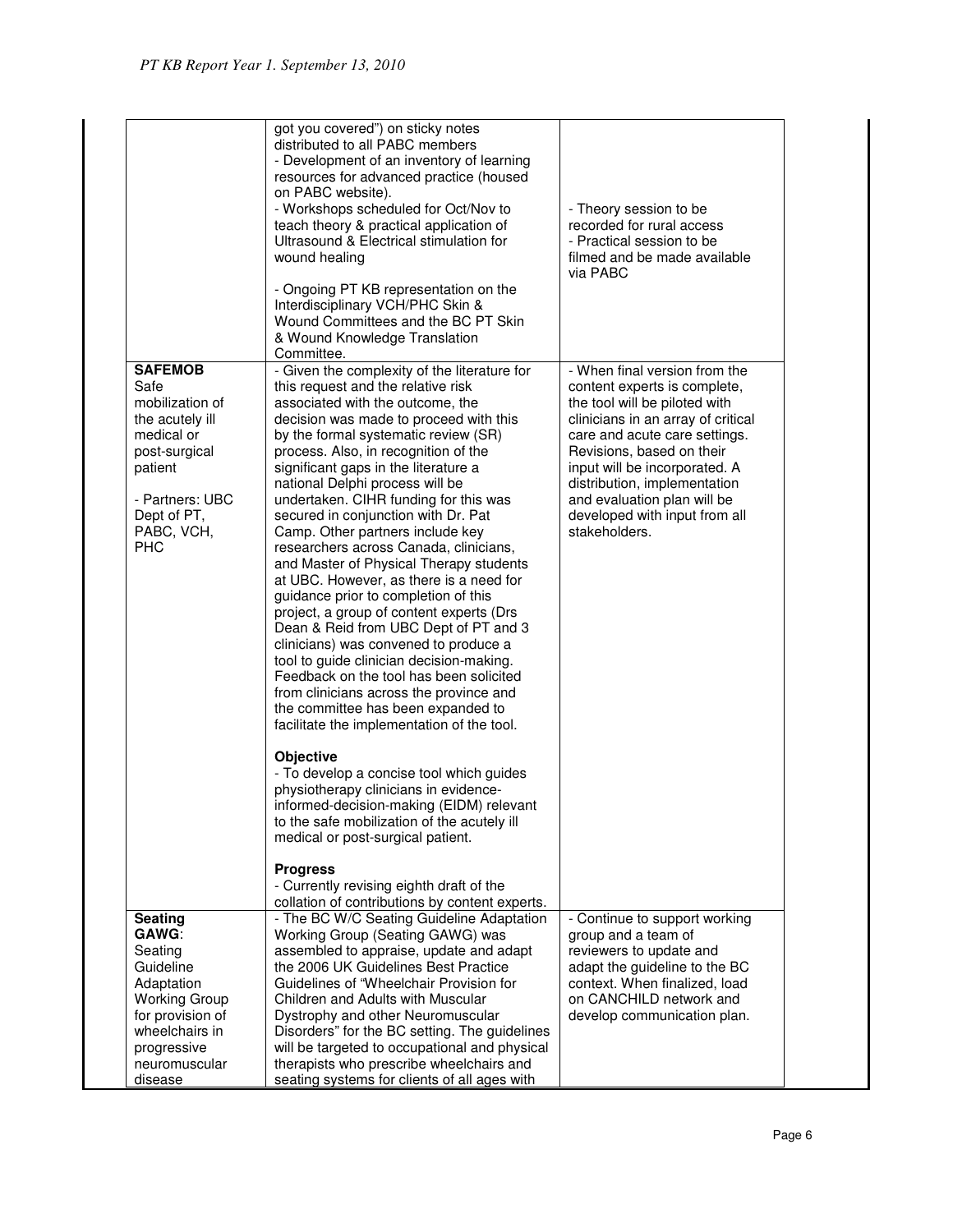|                                                                                                                                                 | neuromuscular disorders or provide training                                                                                                                                                                                                                                                                                                                                                                                     |  |
|-------------------------------------------------------------------------------------------------------------------------------------------------|---------------------------------------------------------------------------------------------------------------------------------------------------------------------------------------------------------------------------------------------------------------------------------------------------------------------------------------------------------------------------------------------------------------------------------|--|
| - Partners:                                                                                                                                     | for wheelchair use.                                                                                                                                                                                                                                                                                                                                                                                                             |  |
| BCC&W.<br>Sunnyhill<br>Hospital, GF<br>Strong, UBC<br>Dept of PT,<br><b>UBC</b> Dept of<br>Occupational<br>Science &<br>Occupational<br>Therapy | <b>Objectives</b><br>(1) Appraise the UK guideline using the<br><b>AGREE</b> instrument<br>(2) Evaluate, synthesize and incorporate<br>evidence from an updated comprehensive<br>literature review and local consensus.<br>(3) Incorporate information appropriate for<br>specific progressive neuromuscular<br>diseases.<br>(4) Ensure the update guideline reflect the<br>needs and practice environment of BC<br>therapists. |  |
|                                                                                                                                                 | <b>Progress</b><br>- Assembled, in conjunction with the OT<br>KB, a team that comprises the continuum<br>of care. Developed and revised Terms of<br>Reference; established communication<br>strategy utilizing Google Groups;<br>completed appraisal with the AGREE<br>instrument; and currently facilitating the<br>update and adaptation of the guideline.                                                                    |  |

### **Goal 5: Collaborate on a KT initiative with the OT KB and share outcomes from all PT and OT KB activities**

\_\_\_\_\_\_\_\_\_\_\_\_\_\_\_\_\_\_\_\_\_\_\_\_\_\_\_\_\_\_\_\_\_\_\_\_\_\_\_\_\_\_\_\_\_\_\_\_\_\_\_\_\_\_\_\_\_\_\_\_\_\_\_\_\_\_\_\_\_\_\_\_\_\_\_\_\_\_\_\_\_\_\_\_\_\_

Using the Best practice – skin and wound care project (see above) as the joint initiative:

- Establish implementation and evaluation plans with stakeholders
- Undertake implementation and evaluation
- Analyze and report findings from evaluation

The PT KB (in conjunction with the OT KB) will facilitate the adoption of newly created OT, PT, Nursing and Interdisciplinary Skin & Wound Care Guidelines by planning and undertaking a targeted implementation plan and performing a complementary evaluation of effectiveness. \* See Goal 2 Best-Practice Skin & Wound Care. The funding partners will provide support via inclusion of pertinent membership and review, where appropriate, draft documentation.

### **Year end report**

.

The OT and PT KB collaborated on two projects: (1) Enhancing best practice in Skin & Wound Care and (2) Seating GAWG. The actions of the KBs in the skin & wound care project have been in parallel (OT and PT working on their own objectives but ensuring complementary processes and outcomes). The actions of the KBs in the Seating GAWG project were in harmony – co-facilitating the project.

The OT and PT KB ensured that there was awareness of each other's activities/progress and shared relevant deliverables (KT template for grant applications; Summary of effectiveness of various strategies to implement clinical practice guidelines.

### **Next steps**

The OT KB position was completed in March 2010. Given the clear mutual benefits of collaboration, the PT KB will work with OT leaders in securing funding to re-establish the OT KB position.

#### **Goal 6: Provide progress reports and a year-end report to the funding partners**

- Intermittent email updates on the progress on each of the goals
- Coordinate a meeting of funding partners in December 2009 providing a progress report and opportunity for discussion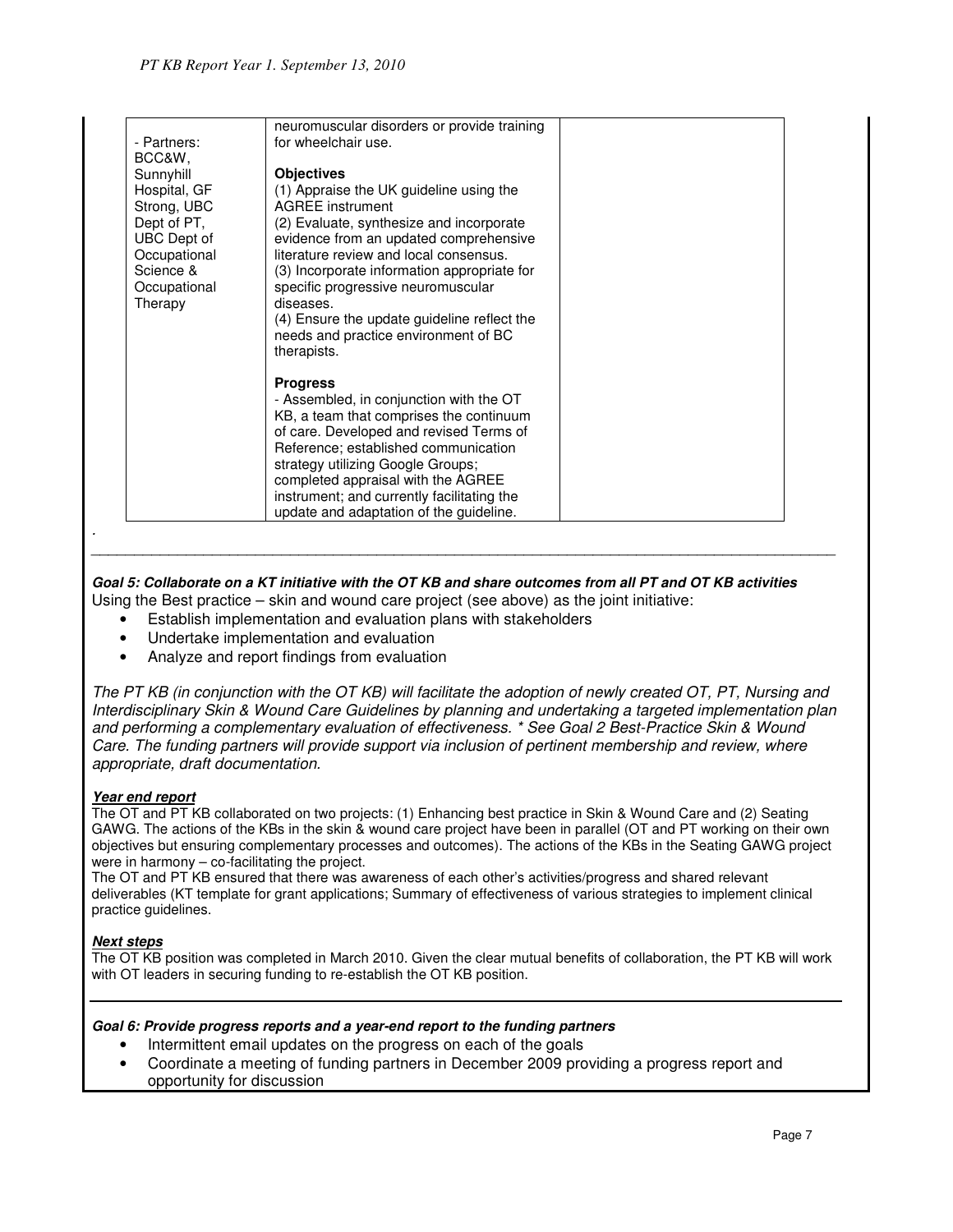• Provide a year-end report detailing the successes achieved in the inaugural PT KB position and recommendations for the future growth of the role

The PT KB will provide all documentation to funding partners with sufficient opportunity to review prior to meetings and will revise, within 2 weeks of receipt of revisions requested by the funding partners.

#### **Year end report**

Email updates of the progress on the goals & deliverables were communicated to all relevant stakeholders and regular updates were provided on the PABC and UBC Dept of PT websites. The 6 Month report was undertaken on Dec 9, 2009 and the Year End report on September 13, 2010.

#### **Next steps**

Continue regular updates via email and webpages and annual reports to Steering Committee.

## **2. ADDITIONAL ACTIVITIES / DELIVERABLES**

In addition to activities related to fulfilling the above-stated goals, the Physical Therapy Knowledge Broker has undertaken the following additional activities/projects/roles:

- **Needs Assessment**
- Undertook needs assessment for needs of clinicians, academics and faculty (not distributed through PABC); posted executive summary & results. Results informed Action Plan.
- **Review of the literature and summary of effectiveness of strategies to implement clinical practice guidelines**
- Undertook literature review and collated results of effectiveness of various strategies used to implement clinical practice guidelines. Posted on PABC and UBC KB web pages.
- Presented role, goals and deliverables to VCH/PHC PT practice leaders.

### • **Activities for The UBC Dept of PT**

- Faculty meeting: presentation on KB role, goals and deliverables. Posted Action Plan and re-distributed after strategic planning session.
- Participated in selection process for Assistant Professor positions.
- Participated in strategic planning retreat.
- Contributed to recruitment for Clinical Faculty workshops (strategies for teaching to 80 students, designing MCQs & OSCE).
- PT representative for Clinical Faculty Affairs Committee
- Explored visit of neuroscience specialist (in conjunction with Dr. Lara Boyd).
- Submission of articles for newsletters.
- Presentation re KB role at CPA Congress 2010.
- **Activities for PABC**
- Development of tool to synthesize literature for the Primary Health Care Task Force.
- Input to National Whiplash Prevention Initiative.
- Providing support to No Lift Task Force.
- Contributed to revisions of criteria for PABC award for research excellence.
- Submissions of articles to newsletter: updates on role/projects; special issue on how to interpret conflicting evidence – in conjunction with PABC librarian and a PABC clinician member.
- Assisting PABC librarian and members with requests for interpretation of evidence for practice.
- Presentation at PABC/College of Physical Therapists of BC AGM April 2010.
- Presentation regarding KB role at Canadian Physiotherapy Association Congress 2010.
- **Activities for VCH/PHC**
- Professional Practice Leaders Practice Council Meetings (presentation re KB role & consultation on clinical practice documents).
- Participation on PT and Interdisciplinary Skin & Wound Committees.
- Coordination of roles & development of synergies with PHC Practice Consultant for Interdisciplinary Practice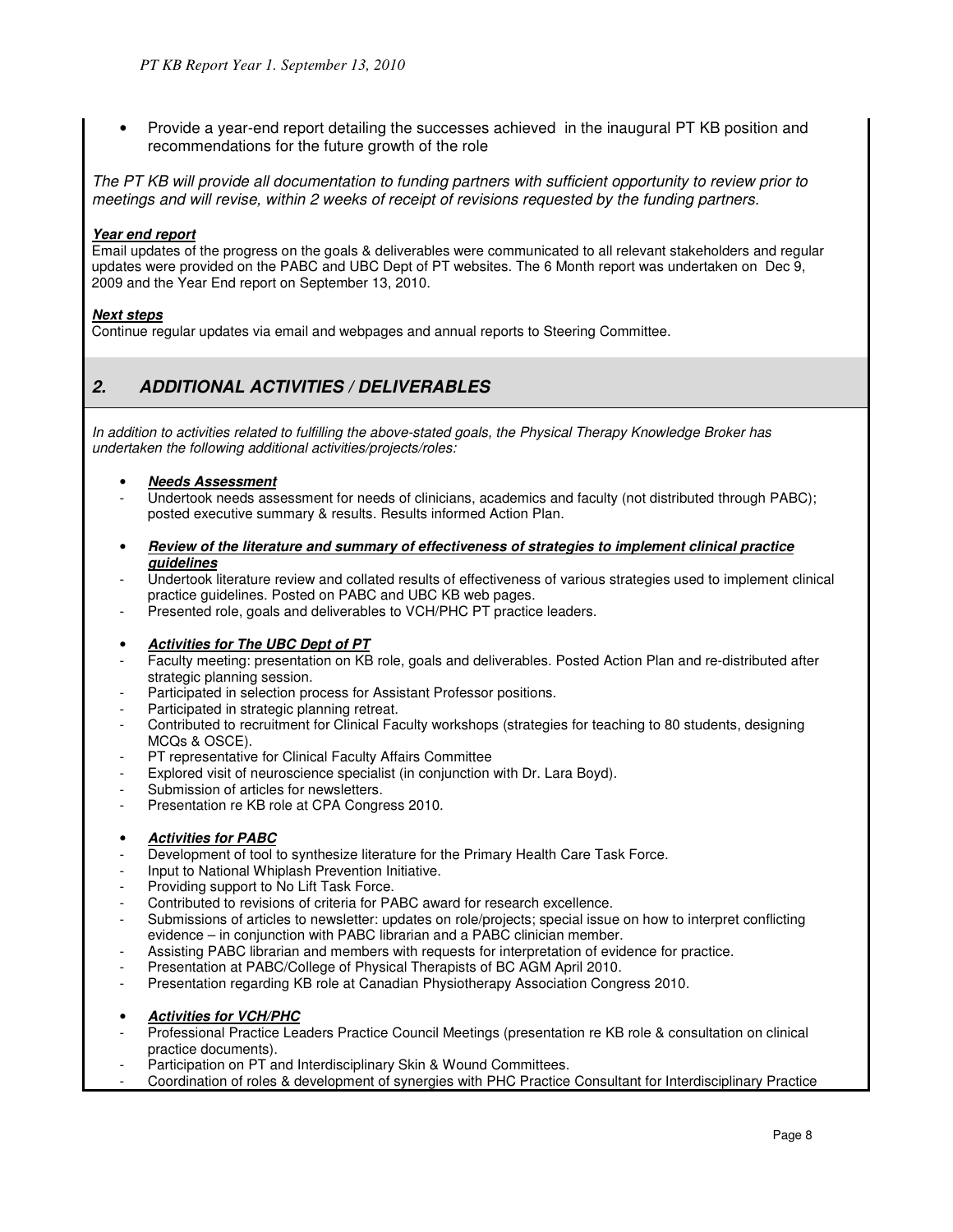Education & Research (Marion Briggs).

- Coordination of roles & development of synergies with VCH Professional Practice Director for Nursing and Allied Health - Richmond (Monica Redekopp).
- Presentations at STEP UP Education & Research Day in March 2010.
- 3 presentations at Canadian Physiotherapy Association Congress 2010.
- **Exploration of additional resources/supports**
- Center of Excellence in Simulated Education and Innovation (CESEI).
- UBC Center for Health Services and Policy Research (Meeting with Dr. Charlene Black, Associate Director).
- Canadian Agency for Devices and Technologies in Health (CADTH); Meeting with Ann Vosilla, Liaison Officer
- Center for Health Care Management (meeting with Linda Peritz Director).
- OsteoArthritis Service Integration System (OASIS) (Meeting with Cindy Roberts, Director).
- UBC Information systems: alternatives to Survey Monkey– VOVICI EMF, private company that created systems for on-line outcome measurement data capture at The Joint Preservation Center of BC.
- EBioposter: on-line poster presentations.
- Training at UBC and VCH Diamond Center for FOM videoconferencing.
- **Other**
- Publication of clinical decision-making tool for application of electrophysical agents " Electrophysical Agents. Contraindications and Precautions: An Evidence-Based Approach to Clinical Decision Making in Physical Therapy" Physiotherapy Canada. Special Issue 2010. 62(5) ISSN-0300-0508
- Contracted to develop targeted messages for BC Rheumatologists in pharmaceutical management of Rheumatoid Arthritis.

# **3. RESEARCH GRANT ACTIVITY**

| <b>TITLE</b>                                                                                                                         | <b>FUNDING</b><br><b>AGENCY</b>                               | PI                               | <b>PT KB</b><br>Role                                                           | $\overline{\$}$                 | <b>RESULT</b>                                 |
|--------------------------------------------------------------------------------------------------------------------------------------|---------------------------------------------------------------|----------------------------------|--------------------------------------------------------------------------------|---------------------------------|-----------------------------------------------|
| Think Tank on<br>Translational<br>Research in<br>Rehabilitation<br>Management of<br><b>Chronic Diseases</b>                          | $CIHR -$<br>Meetings,<br>Planning &<br>Dissemination<br>Grant | Dr.<br>Linda Li                  | Organizing<br>Committee                                                        | \$17,474                        | Funded                                        |
| Safe & effective<br>exercise<br>prescription in<br>acute<br>exacerbation of<br>Chronic<br>Obstructive<br>Pulmonary<br><b>Disease</b> | $CIHR -$<br>Knowledge<br>Synthesis<br>Grant                   | Dr. Pat<br>Camp                  | Principle<br>Knowledge<br>User                                                 | \$99,730                        | Funded                                        |
| Interhemispheric<br>contributions to<br>neuroplasticity<br>and motor<br>learning after<br>stroke                                     | $CIHR -$<br>Operating<br>Grant                                | Dr. Lara<br>Boyd                 | Letter of<br>Support to<br>involve<br>clinicians<br>for subject<br>recruitment | Avg of<br>\$85,705 X 3<br>years | Funded                                        |
| Perceptions and<br>practices related<br>to mobilizing<br>patients in<br>intensive care: An<br>exploratory study                      | MSFHR/<br>BCNRI-<br>Research<br>Project<br>Competition        | Dr. E<br>Dean<br>Sandra<br>Lauck | Team<br>leader<br>Develop KT<br>plan                                           | \$65,484                        | *Invited to second stage /<br>awaiting result |
|                                                                                                                                      |                                                               |                                  |                                                                                |                                 |                                               |